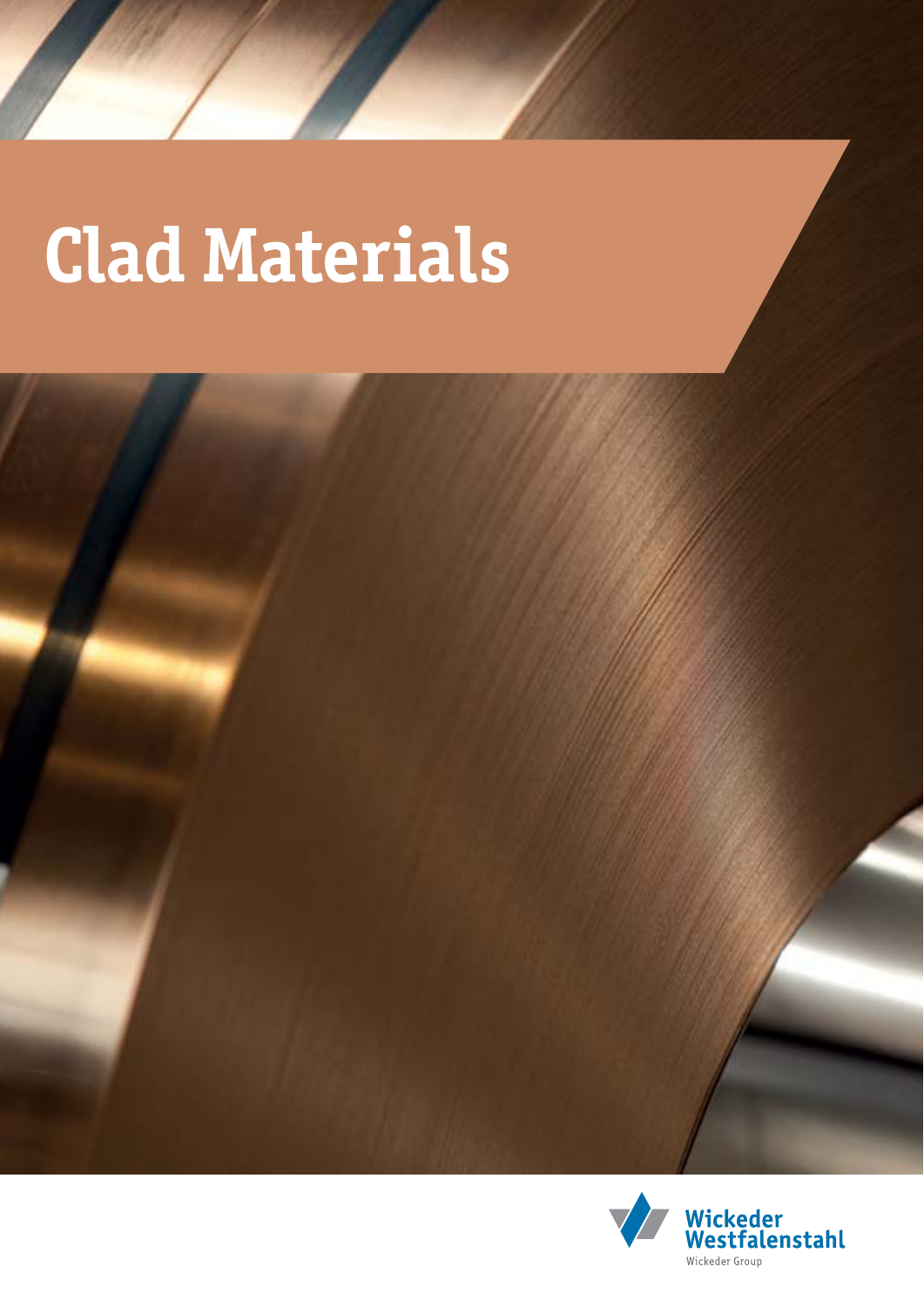### **Best of metal**

Wickeder Westfalenstahl GmbH headquartered in Wickede (Ruhr) is specialist for clad materials. Clad materials are intelligent combinations of two or more materials that are bonded together under high pressure - to produce unique properties that cannot meet a single material.

Since its founding in 1913 the company has strengthened its market position through continuous product and technology innovations that are developed in-house technical center. Wickeder Westfalenstahl GmbH is mother company of Wickeder Group.

**CONSTRUCTION**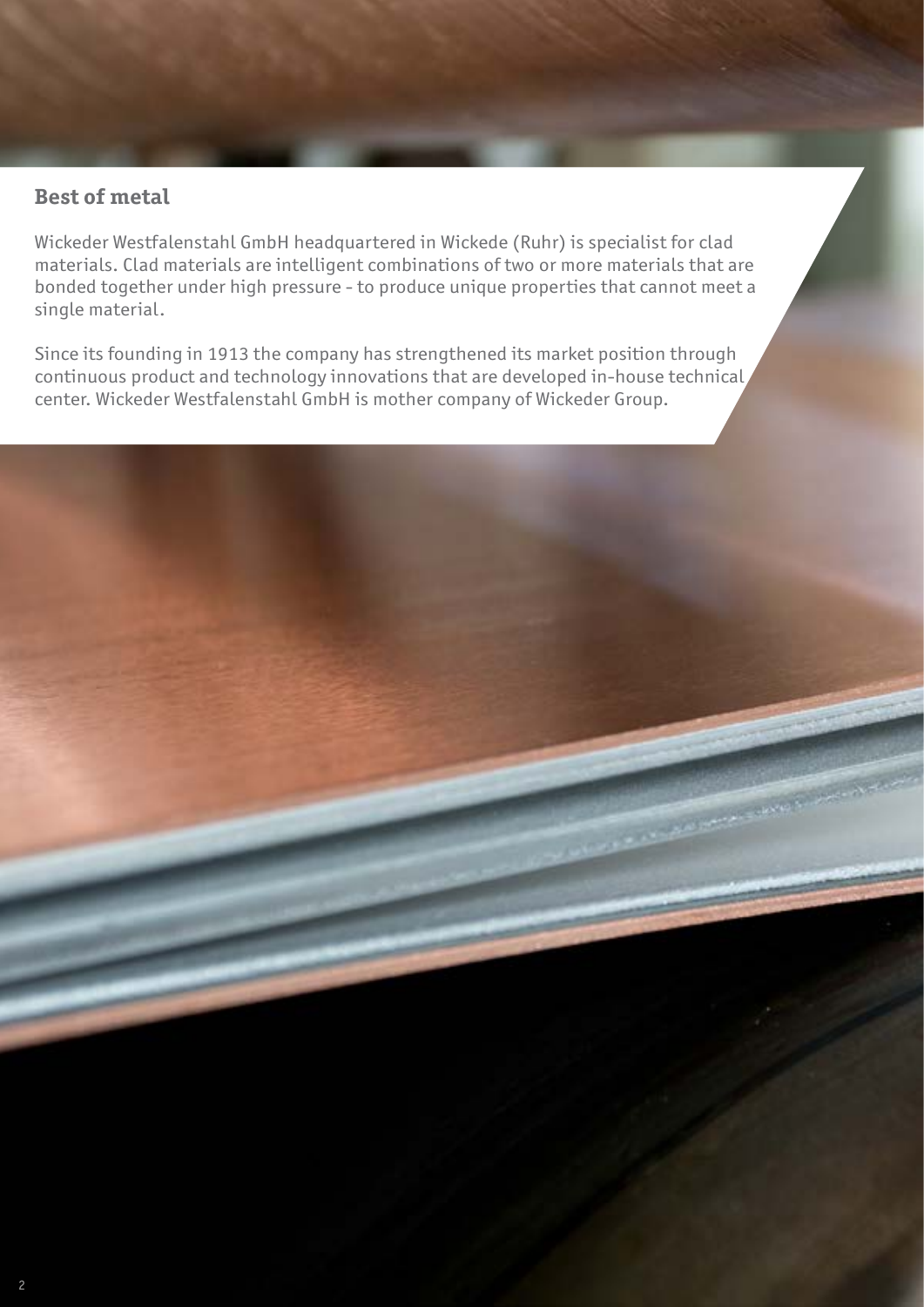

# **Clad Materials - Do What You Thought You Couldn't!**

### **Intelligent solutions for your products & applications**

Through the clever combination of different metals, it is possible to create any number of properties that one metal alone can not. The variety of Clad Designs of Wickeder Westfalenstahl is the most unique in the world.

Do you want your products to be made precise, durable and out of the highest quality? Then you should use the best metals and semi-finished products to provide the best solutions for your customers.

Clad materials consist of at least two different metallic strips that are "rolled together" under high pressure in the rolling mill. To improve the adhesion between the individual layers, up to inseparability, a subsequent heat treatment is used. Further steps, as rolling, annealing and temper rolling ensure that we can supply our sheets in the annealed, rolled and in the coldworked condition with a defined stability strength.

We can manufacture, depending on the material combination, up to widths of 800 mm for you. Compared to other coating processes, an advantage of clad materials is the variation of the layer thickness ratios. The individual layers can vary between two and 98 percent.

#### **Benefits**

- › Improved or new properties, depending on the materials
- › Individual composite structure
- › Specific Product Solutions
- › Widths up to 800 mm (depending on material )
- › Layer thickness 2 98%

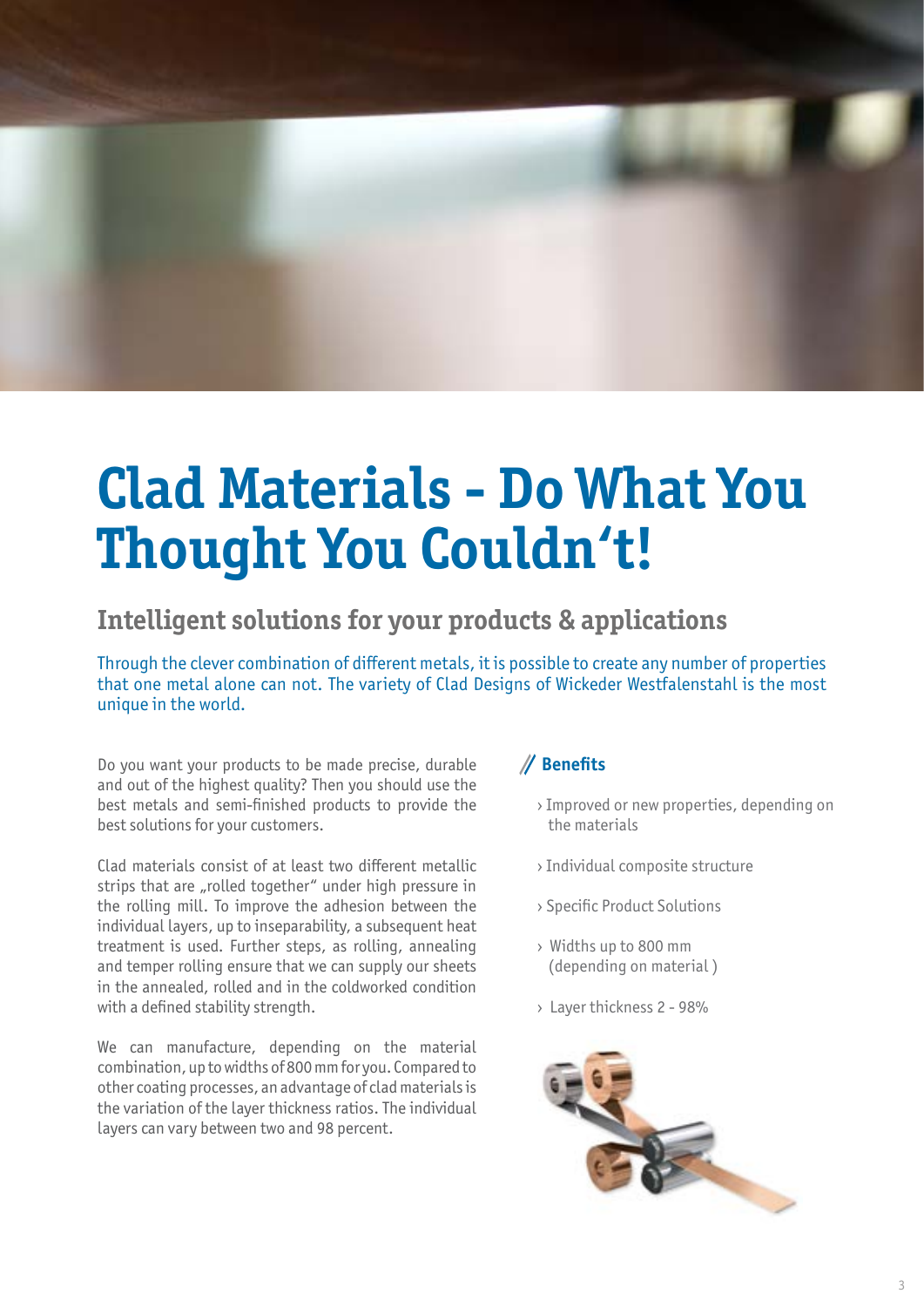### **Exciting New World of Possibilities**

**New solutions for the demands of tomorrow**

Clad materials can be found almost everywhere. They are used in everyday products such as in cars, electric circuits, cooking pots household appliances, batteries, coins, lamps and more.

The product range of clad materials from Wickeder Westfalenstahl is as diverse as your specific requirements. No other company offers such a large dimensional range and material spectrum.

#### **As flexible as a set of building blocks**

As layer materials, often particular metals or alloys as copper, nickel, brass, bronze, or aluminum and nickel are used. Like in a modular system, the material properties can be combined in such a way, that a product is created, which entirely meets new functions. According to your wishes and requirements.

#### **Customer-oriented consulting**

We will work closely with you to find a solution to any challenges you are facing, because, well, we love a good challenge.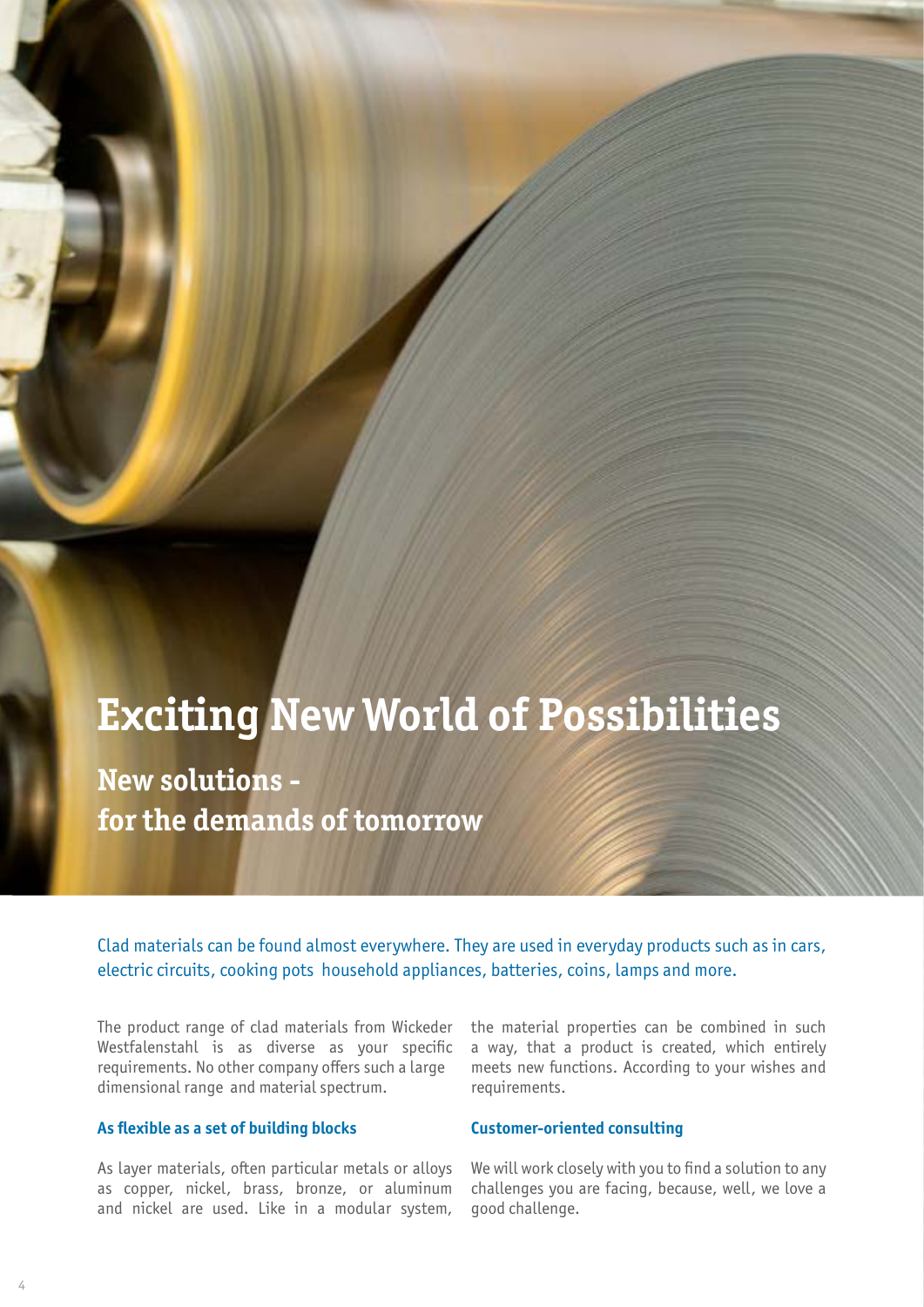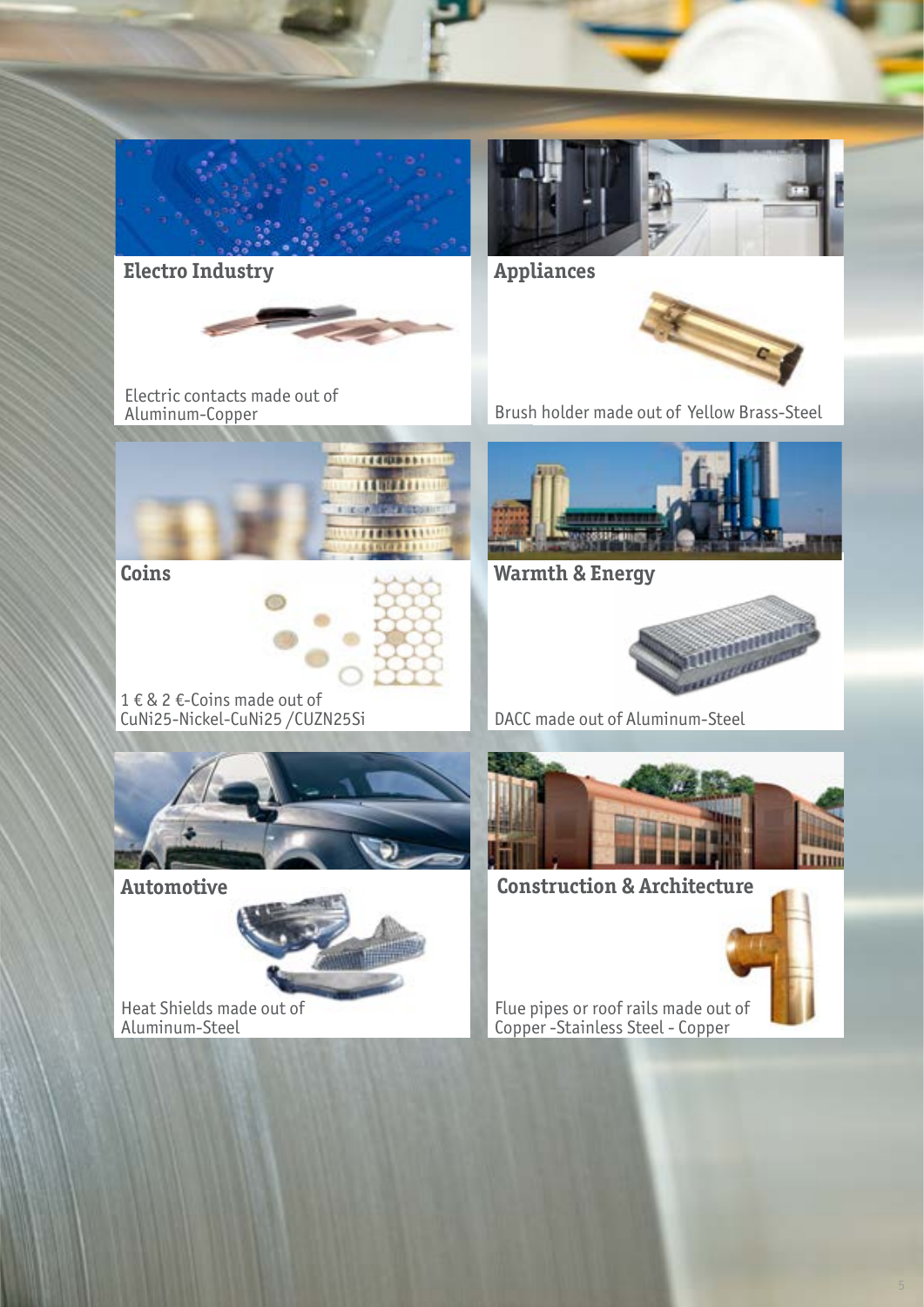# **Individual Material Mix**

### **Innovative Clad Designs**

|                                                                                                                     | LC-Steel | C-Steel | High-strength Steel | Stainless Steel, ferritic | Stainless Steel, austenitic | Ni-based Grades | Aluminum               | Copper | <b>Yellow brass</b> | <b>Bronze</b> | $\tilde{E}$ | Nickel     | Silver | Titanium | Magnesium | CuNi | FeNi | FeMnNi, FeMnCr | Niob           | Tantalum        |
|---------------------------------------------------------------------------------------------------------------------|----------|---------|---------------------|---------------------------|-----------------------------|-----------------|------------------------|--------|---------------------|---------------|-------------|------------|--------|----------|-----------|------|------|----------------|----------------|-----------------|
| LC-Steel                                                                                                            |          |         |                     |                           |                             |                 |                        |        |                     |               |             |            |        |          |           |      |      |                |                |                 |
| C-Steel                                                                                                             |          |         |                     |                           |                             |                 |                        |        |                     |               |             |            |        |          |           |      |      |                |                |                 |
| <b>High-strength Steel</b>                                                                                          |          |         |                     |                           |                             |                 |                        |        |                     |               |             |            |        |          |           |      |      |                |                |                 |
| <b>Stainless Steel, ferritic</b>                                                                                    |          |         |                     |                           |                             |                 |                        |        |                     |               |             |            |        |          |           |      |      |                |                |                 |
|                                                                                                                     |          |         |                     |                           |                             |                 |                        |        |                     |               |             |            |        |          |           |      |      |                |                |                 |
|                                                                                                                     |          |         |                     |                           |                             |                 |                        |        |                     |               |             |            |        |          |           |      |      |                |                |                 |
|                                                                                                                     |          |         |                     |                           |                             |                 |                        |        |                     |               |             |            |        |          |           |      |      |                |                |                 |
|                                                                                                                     |          |         |                     |                           |                             |                 |                        |        |                     |               |             |            |        |          |           |      |      |                |                |                 |
| Stainless Steel, austenitic<br>Stainless Steel, austenitic<br>Ni-based Grades<br>Aluminum<br>Copper<br>Yellow brass |          |         |                     |                           |                             |                 |                        |        |                     |               |             |            |        |          |           |      |      |                |                |                 |
|                                                                                                                     |          |         |                     |                           |                             |                 |                        |        |                     |               |             |            |        |          |           |      |      |                |                |                 |
| <b>Example 15</b><br><b>Example 15</b><br><b>Cinema</b><br><b>Cilver</b><br><b>Cilver</b><br><b>Citanium</b>        |          |         |                     |                           |                             |                 |                        |        |                     |               |             |            |        |          |           |      |      |                |                |                 |
|                                                                                                                     |          |         |                     |                           |                             |                 |                        |        |                     |               |             |            |        |          |           |      |      |                |                |                 |
|                                                                                                                     |          |         |                     |                           |                             |                 |                        |        |                     |               |             |            |        |          |           |      |      |                |                |                 |
|                                                                                                                     |          |         |                     |                           |                             |                 |                        |        |                     |               |             |            |        |          |           |      |      |                |                |                 |
| Magnesium<br>Magnesium<br>CuNi<br>FeNi                                                                              |          |         |                     |                           |                             |                 |                        |        |                     |               |             |            |        |          |           |      |      |                |                |                 |
|                                                                                                                     |          |         |                     |                           |                             |                 |                        |        |                     |               |             |            |        |          |           |      |      |                |                |                 |
|                                                                                                                     |          |         |                     |                           |                             |                 |                        |        |                     |               |             |            |        |          |           |      |      |                |                |                 |
| FeMnNi, FeMnCr                                                                                                      |          |         |                     |                           |                             |                 |                        |        |                     |               |             |            |        |          |           |      |      |                |                |                 |
| <b>Niob</b>                                                                                                         |          |         |                     |                           |                             |                 |                        |        |                     |               |             |            |        |          |           |      |      |                |                |                 |
| Tantalum                                                                                                            |          |         |                     |                           |                             |                 |                        |        |                     |               |             |            |        |          |           |      |      |                |                |                 |
| Please ask for further<br>material combinations,<br>dimensions and conditions                                       |          |         |                     |                           |                             | Standard        |                        |        |                     |               |             | producible |        |          |           |      |      |                | restrictions   | producible with |
| <b>Our Cladding Designs</b>                                                                                         |          |         |                     |                           |                             |                 |                        |        |                     |               |             |            |        |          |           |      |      |                | <b>Overlay</b> |                 |
|                                                                                                                     |          |         |                     |                           |                             |                 | <b>Inlay / Edgelay</b> |        |                     |               |             |            |        |          |           |      |      |                |                |                 |
|                                                                                                                     |          |         |                     |                           |                             |                 | <b>Corelay</b>         |        |                     |               |             |            |        |          |           |      |      |                |                |                 |
|                                                                                                                     |          |         | <b>S2S</b>          |                           |                             |                 |                        |        |                     |               |             |            |        |          |           |      |      |                |                |                 |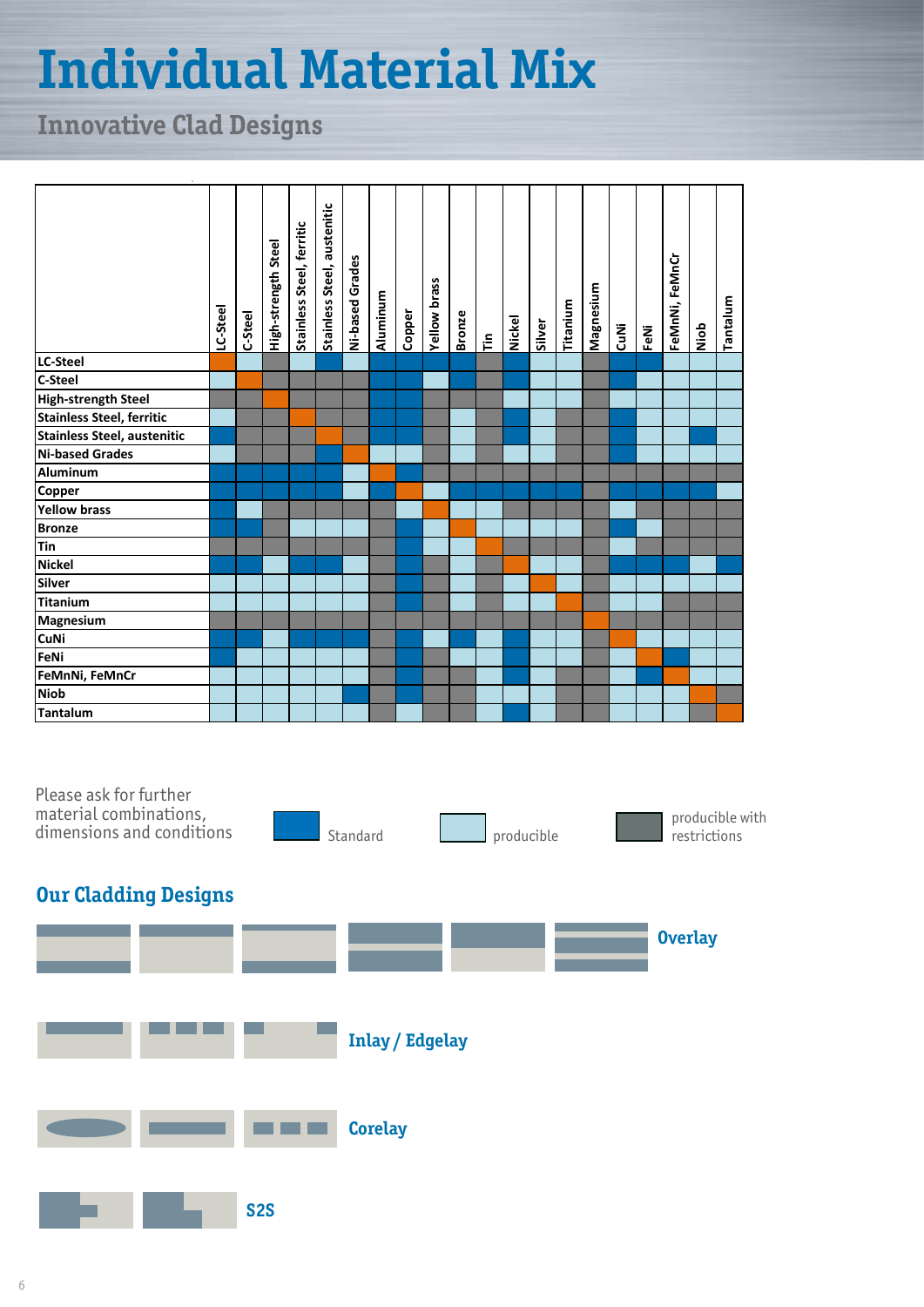### **Best of metal.**

The metal specialists of the Wickeder Group have combined their strengths to offer you the best of metal. On three continents, Europe, America and Asia, there is a wide range of standard and customised solutions available. Through our product and service-oriented business model, it is possible to provide the highest quality standards, flexibility and fast reaction times. Ultra-modern production lines, professional knowledge and innovative solutions have all helped to ensure the success of the Wickeder Group.



#### **Portfolio of Wickeder Westfalenstahl:**

#### › Clad Materials

› Toll-work

### **Portfolio of Wickeder Group :**

- › Clad Materials
- › Thermostatic Bimetals
- › Metal Strips & Metallic Foils
- › Bars & Wires
- › Precision-etched Micro Components
- › Toll Working
- › Waterjet Cutting / Centrifuges and Screens
- › Punching, Bending, Welding